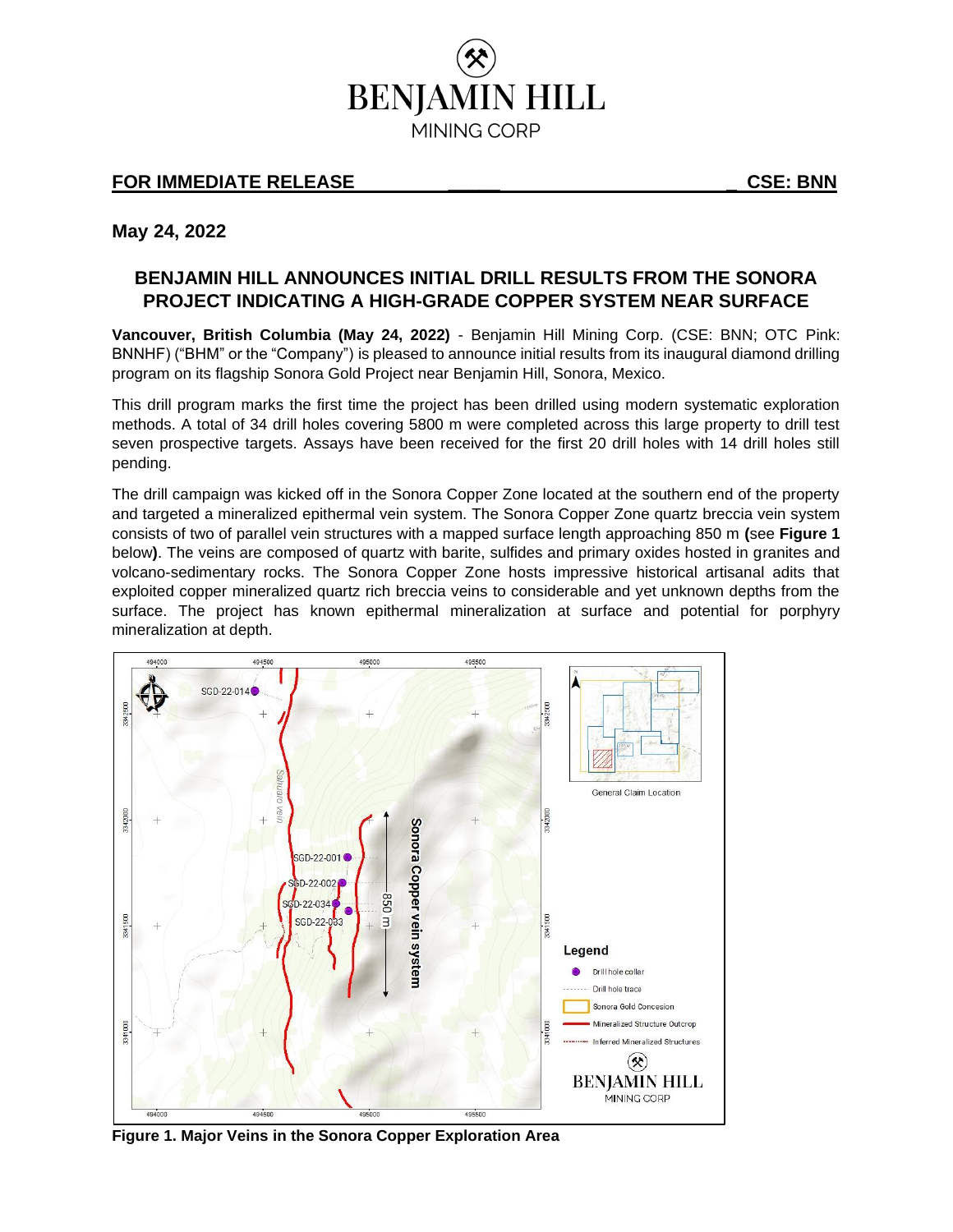Drill holes SGD-22-01 and SDG-22-02 confirm both the vertical and horizontal continuity of potentially economic mineralization in the Sonora Copper area.

Drill hole SGD-22-001 intersected two mineralized veins striking north south and dipping steeply to the west. Assay results show 26.54m of 0.55% Cu and includes intervals of:

- 1 m @ 1.69% Cu
- 0.96 m @ 1.36% Cu
- 1.5 m @ 1.46% Cu
- 2 m @ 0.38 g/t Au

Drill hole SGD-22-02 confirmed the continuity at depth of two surface exposed veins 100 m down dip over a lateral distance of 125 m between SGD-22-02 and SGD-22-01. Drill hole SGD-22-02 intersected a pair of parallel veins showing hydrothermal alteration and minor meteorization halos. SGD-22-02 includes three mineralized intervals that contain structures composed of quartz, sulfides, primary oxides and minor amounts of supergene minerals:

- 28.2 m @ 0.42% Cu
	- Including: 6 m of 1.2% Cu
	- Containing 1.44 m @ 2.98% Cu & 0.66 g/t Au & 103 g/t Ag
- 16 m with 0.3  $q/t$  Au
	- **•** Including: 3 m  $\omega$  0.38 g/t Au and; 3.5 m with 25 g/t Ag
- $\blacksquare$  9.21 m containing 0.92% Cu, 0.65 g/t Au
	- Including 2.57 m @ 1.7 % Cu, 1.95 g/t Au, 44 g/t Ag

Seven other drill holes returned notable assay highlights including 10.00% Copper and 2.1 g/t Au over 0.6 m in SGB-22-021, 1.73 g/t Au over 0.9 m and 1.53 g/t Au over 1.2 m in SGA-22-011 **(**see **Table 3** below**)**. These results show high concentrations of mineralization with limited intervals. Additional exploration is required to determine the potential in these areas.



**Figure 2. Geological Map and drill hole cross section showing SDG-22-001 and SDG-22-002.**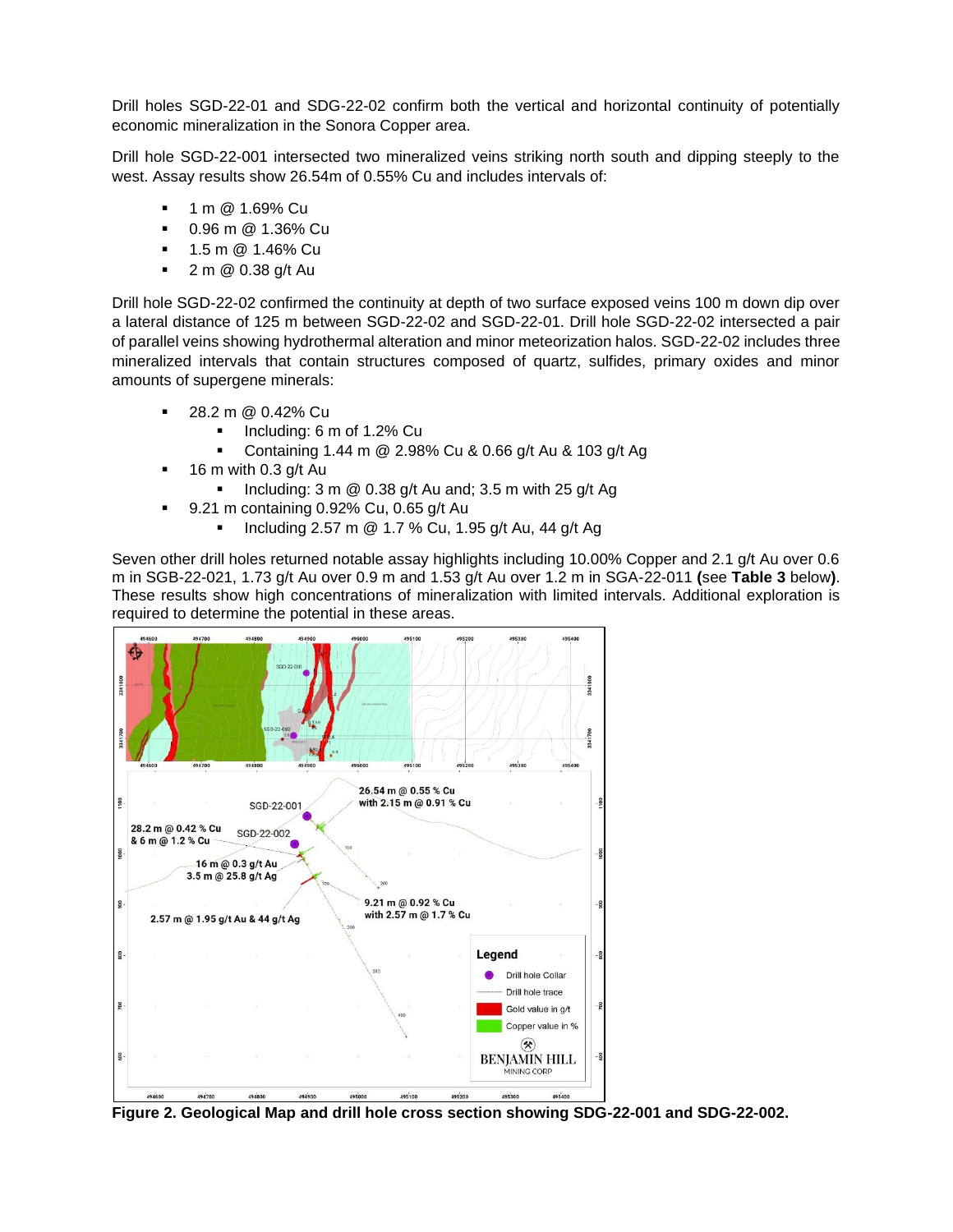

**Figure 3. Aerial drill locations of Sonora Copper Zone**

| <b>HOLE ID</b> | <b>FROM TO</b> |       | Au Eg | <b>Cu Final</b> | Au PPM | Ag PPM |                    |                        |
|----------------|----------------|-------|-------|-----------------|--------|--------|--------------------|------------------------|
| SGD-22-001     | 25.63          | 27.33 | 0.056 | 0.452           | 0.017  | 2.9    |                    |                        |
| SGD-22-001     | 27.33          | 29.1  | 0.179 | 0.328           | 0.124  | 4.1    |                    |                        |
| SGD-22-001     | 29.1           | 30.11 | 0.062 | 0.679           | 0.018  | 3.3    |                    |                        |
| SGD-22-001     | 30.11          | 31.11 | 0.401 | 0.422           | 0.230  | 12.8   | 2 m of 0.38 Au q/t |                        |
| SGD-22-001     | 31.11          | 32.1  | 0.830 | 1.694           | 0.529  | 22.6   |                    |                        |
| SGD-22-001     | 32.1           | 33.09 | 0.189 | 0.220           | 0.074  | 8.6    |                    |                        |
| SGD-22-001     | 33.09          | 34.09 | 0.081 | 0.160           | 0.025  | 4.2    |                    | 20.55 m @ 0.55 % Cu    |
| SGD-22-001     | 34.09          | 35.05 | 0.060 | 1.365           | 0.029  | 2.3    |                    | with 2.15 m $@$ 0.91 % |
| SGD-22-001     | 35.05          | 36.53 | 0.053 | 0.600           | 0.010  | 3.2    |                    | Cu                     |
| SGD-22-001     | 36.56          | 38.05 | 0.135 | 1.469           | 0.051  | 6.3    |                    |                        |
| SGD-22-001     | 38.05          | 39.53 | 0.020 | 0.432           | 0.008  | 0.9    |                    |                        |
| SGD-22-001     | 39.53          | 41.05 | 0.021 | 0.154           | 0.008  |        |                    |                        |
| SGD-22-001     | 41.05          | 42.03 | 0.037 | 0.339           | 0.012  | 1.9    |                    |                        |
| SGD-22-001     | 42.03          | 43.09 | 0.059 | 0.373           | 0.019  | 3      |                    |                        |
| SGD-22-001     | 43.09          | 44.18 | 0.088 | 0.420           | 0.024  | 4.8    |                    |                        |
| SGD-22-001     | 44.18          | 45.14 | 0.086 | 0.187           | 0.011  | 5.6    |                    |                        |
| SGD-22-001     | 45.14          | 46.18 | 0.100 | 0.192           | 0.039  | 4.6    |                    |                        |

| Table 1. Copper and Gold results from SGD-22-001 (*Au Eq based on 1 Au:75 Ag) |  |
|-------------------------------------------------------------------------------|--|
|-------------------------------------------------------------------------------|--|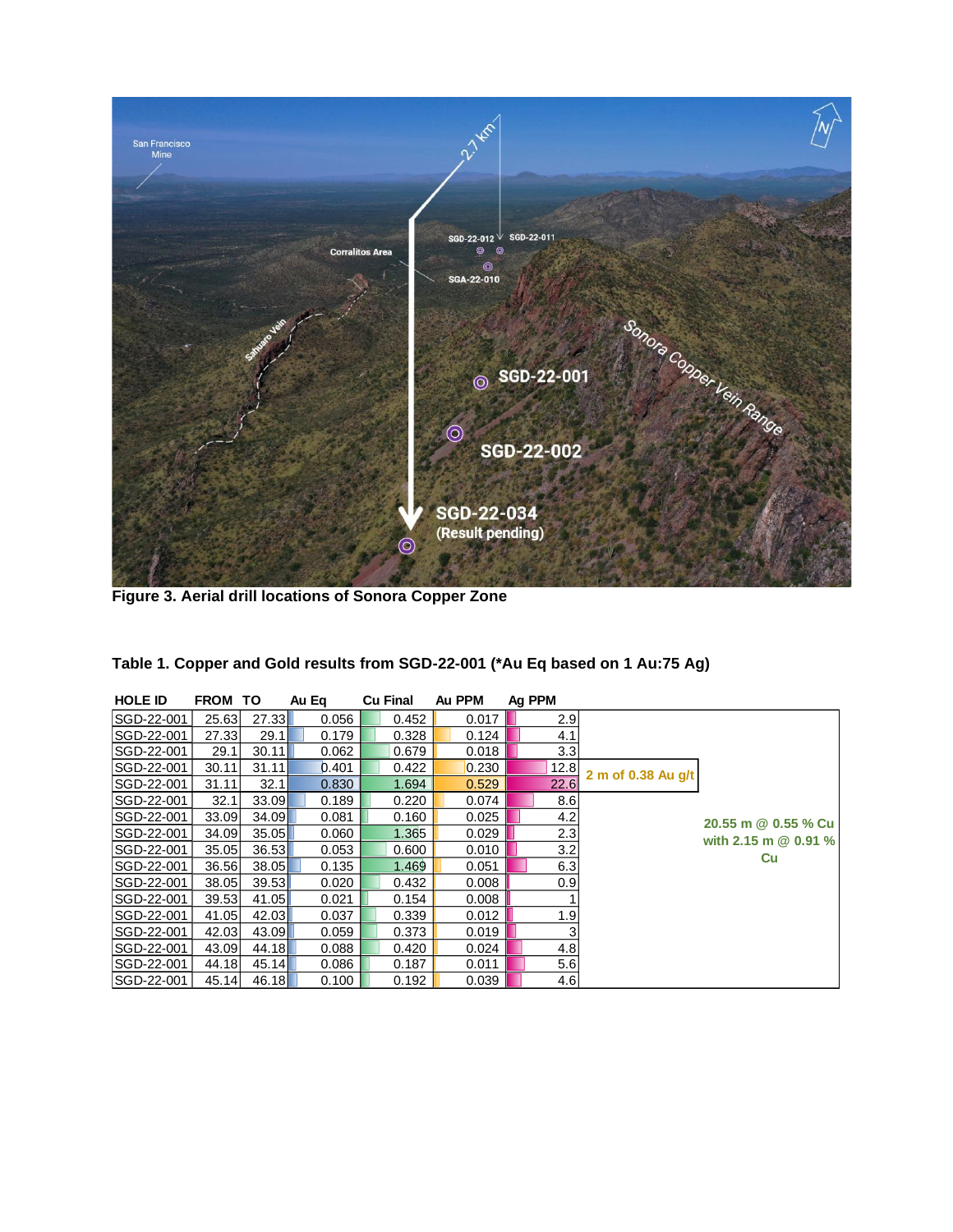| <b>HOLE ID</b>                                                                                                                                                                                                                                                                                                                                                                                                                                                                                                                                                                                                                                                                                                                                                                                                                                                                                                                                                                      | <b>FROM TO</b> |         | Au Eq          | <b>Cu Final</b> | Au PPM         | Ag PPM           |                          |                                                                                                       |
|-------------------------------------------------------------------------------------------------------------------------------------------------------------------------------------------------------------------------------------------------------------------------------------------------------------------------------------------------------------------------------------------------------------------------------------------------------------------------------------------------------------------------------------------------------------------------------------------------------------------------------------------------------------------------------------------------------------------------------------------------------------------------------------------------------------------------------------------------------------------------------------------------------------------------------------------------------------------------------------|----------------|---------|----------------|-----------------|----------------|------------------|--------------------------|-------------------------------------------------------------------------------------------------------|
| SGD-22-002                                                                                                                                                                                                                                                                                                                                                                                                                                                                                                                                                                                                                                                                                                                                                                                                                                                                                                                                                                          | 20.26          | 21.4    | 0.168          | 0.760           | 0.056          | 8.4              |                          |                                                                                                       |
| SGD-22-002                                                                                                                                                                                                                                                                                                                                                                                                                                                                                                                                                                                                                                                                                                                                                                                                                                                                                                                                                                          | 21.4           | 22.6    | 0.430          | 0.515           | 0.285          | 10.9             |                          |                                                                                                       |
| SGD-22-002                                                                                                                                                                                                                                                                                                                                                                                                                                                                                                                                                                                                                                                                                                                                                                                                                                                                                                                                                                          | 22.6           | 24.04   | 2.043          | 2.988           | 0.664          | 103.4            |                          |                                                                                                       |
| SGD-22-002                                                                                                                                                                                                                                                                                                                                                                                                                                                                                                                                                                                                                                                                                                                                                                                                                                                                                                                                                                          | 24.04          | 26.26   | 0.607          | 0.542           | 0.398          | 15.7             |                          |                                                                                                       |
| SGD-22-002                                                                                                                                                                                                                                                                                                                                                                                                                                                                                                                                                                                                                                                                                                                                                                                                                                                                                                                                                                          | 26.26          | 30.28   | 0.207          | 0.081           | 0.134          | 5.5              |                          |                                                                                                       |
| SGD-22-002                                                                                                                                                                                                                                                                                                                                                                                                                                                                                                                                                                                                                                                                                                                                                                                                                                                                                                                                                                          | 30.28          | 32.95   | 0.216          | 0.327           | 0.021          | 14.6             | 16 m @ 0.3 g/t Au        |                                                                                                       |
| SGD-22-002                                                                                                                                                                                                                                                                                                                                                                                                                                                                                                                                                                                                                                                                                                                                                                                                                                                                                                                                                                          | 32.95          | 34.02   | 1.277          | 0.422           | 0.940          | 25.3             |                          |                                                                                                       |
| SGD-22-002                                                                                                                                                                                                                                                                                                                                                                                                                                                                                                                                                                                                                                                                                                                                                                                                                                                                                                                                                                          | 34.02          | 35.63   | 0.254          | 0.284           | 0.130          | 9.3              |                          |                                                                                                       |
| SGD-22-002                                                                                                                                                                                                                                                                                                                                                                                                                                                                                                                                                                                                                                                                                                                                                                                                                                                                                                                                                                          | 35.63          | 36.6    | 0.126          | 0.218           | 0.053          | 5.5              |                          | 28.2 m @ 0.42% Cu                                                                                     |
| SGD-22-002                                                                                                                                                                                                                                                                                                                                                                                                                                                                                                                                                                                                                                                                                                                                                                                                                                                                                                                                                                          | 36.6           | 38.03   | 0.178          | 0.132           | 0.137          | 3.1              |                          | 6 m @ 1.2% Cu                                                                                         |
| SGD-22-002                                                                                                                                                                                                                                                                                                                                                                                                                                                                                                                                                                                                                                                                                                                                                                                                                                                                                                                                                                          | 38.03          | 39.09   | 0.048          | 0.203           | 0.011          | 2.8              |                          |                                                                                                       |
| SGD-22-002                                                                                                                                                                                                                                                                                                                                                                                                                                                                                                                                                                                                                                                                                                                                                                                                                                                                                                                                                                          | 39.09          | 40.11   | 0.034          | 0.077           | 0.007          | $\overline{2}$   |                          |                                                                                                       |
| SGD-22-002                                                                                                                                                                                                                                                                                                                                                                                                                                                                                                                                                                                                                                                                                                                                                                                                                                                                                                                                                                          | 40.11          | 41.33   | 0.031          | 0.073           | 0.007          | 1.8              |                          |                                                                                                       |
| SGD-22-002                                                                                                                                                                                                                                                                                                                                                                                                                                                                                                                                                                                                                                                                                                                                                                                                                                                                                                                                                                          | 41.33          | 42.84   | 0.042          | 0.080           | 0.013          | 2.2              |                          |                                                                                                       |
| SGD-22-002                                                                                                                                                                                                                                                                                                                                                                                                                                                                                                                                                                                                                                                                                                                                                                                                                                                                                                                                                                          | 42.84          | 45.04   | 0.041          | 0.110           | 0.017          | 1.8              |                          |                                                                                                       |
| SGD-22-002                                                                                                                                                                                                                                                                                                                                                                                                                                                                                                                                                                                                                                                                                                                                                                                                                                                                                                                                                                          | 45.04          | 46.85   | 0.267          | 0.139           | 0.024          | 18.2             |                          |                                                                                                       |
| SGD-22-002                                                                                                                                                                                                                                                                                                                                                                                                                                                                                                                                                                                                                                                                                                                                                                                                                                                                                                                                                                          | 46.85          | 47.95   | 0.661          | 0.549           | 0.080          |                  | 43.6 3.5 m @ 25.8 g/t Ag |                                                                                                       |
| SGD-22-002                                                                                                                                                                                                                                                                                                                                                                                                                                                                                                                                                                                                                                                                                                                                                                                                                                                                                                                                                                          | 47.95          | 48.54   | 0.225          | 0.149           | 0.017          | 15.6             |                          |                                                                                                       |
| <b>HOLE ID</b>                                                                                                                                                                                                                                                                                                                                                                                                                                                                                                                                                                                                                                                                                                                                                                                                                                                                                                                                                                      | FROM TO        |         | Au Eq          | <b>Cu Final</b> | Au PPM         | Ag PPM           |                          |                                                                                                       |
| SGD-22-002                                                                                                                                                                                                                                                                                                                                                                                                                                                                                                                                                                                                                                                                                                                                                                                                                                                                                                                                                                          | 71.32          | 72.38   | 0.664          | 1.056           | 0.100          | $42\overline{3}$ |                          |                                                                                                       |
| SGD-22-002                                                                                                                                                                                                                                                                                                                                                                                                                                                                                                                                                                                                                                                                                                                                                                                                                                                                                                                                                                          | 72.38          | 73.88   | 0.712          | 0.737           | 0.267          | 33.4             | 5.36 m @ 1.7 % Cu        |                                                                                                       |
| SGD-22-002                                                                                                                                                                                                                                                                                                                                                                                                                                                                                                                                                                                                                                                                                                                                                                                                                                                                                                                                                                          | 73.88          | 75.08   | 2.662          | 1.855           | 1.990          | 50.4             | 1.95 g/t Au              |                                                                                                       |
| SGD-22-002                                                                                                                                                                                                                                                                                                                                                                                                                                                                                                                                                                                                                                                                                                                                                                                                                                                                                                                                                                          | 75.08          | 76.45   | 2.434          | 1.552           | 1.909          | 39.4             | 44 g/t Ag                | 9.21 m @ 0.92% Cu                                                                                     |
| SGD-22-002                                                                                                                                                                                                                                                                                                                                                                                                                                                                                                                                                                                                                                                                                                                                                                                                                                                                                                                                                                          | 76.45          | 77.74   | 0.420          | 0.339           | 0.244          | 13.2             |                          |                                                                                                       |
| SGD-22-002                                                                                                                                                                                                                                                                                                                                                                                                                                                                                                                                                                                                                                                                                                                                                                                                                                                                                                                                                                          | 77.74          | 78.51   | 0.087          | 0.478           | 0.023          | 4.8              |                          |                                                                                                       |
| SGD-22-002                                                                                                                                                                                                                                                                                                                                                                                                                                                                                                                                                                                                                                                                                                                                                                                                                                                                                                                                                                          | 78.51          | 80.53   | 0.104          | 0.460           | 0.043          | 4.6              |                          |                                                                                                       |
| <b>HOLE ID</b>                                                                                                                                                                                                                                                                                                                                                                                                                                                                                                                                                                                                                                                                                                                                                                                                                                                                                                                                                                      | <b>FROM TO</b> |         | Au Eq          | <b>Cu Final</b> | Au PPM         | Ag PPM           |                          |                                                                                                       |
| SGA-22-009                                                                                                                                                                                                                                                                                                                                                                                                                                                                                                                                                                                                                                                                                                                                                                                                                                                                                                                                                                          | 297.3          | 297.9   | 0.050          | 0.380           | 0.010          | 3                |                          |                                                                                                       |
| SGA-22-011                                                                                                                                                                                                                                                                                                                                                                                                                                                                                                                                                                                                                                                                                                                                                                                                                                                                                                                                                                          | 24.4           | 25.6    | 1,640          | 0.430           | 1.520          | 9                |                          |                                                                                                       |
| SGA-22-011                                                                                                                                                                                                                                                                                                                                                                                                                                                                                                                                                                                                                                                                                                                                                                                                                                                                                                                                                                          | 25.6           | 26.5    | 1.783          | 0.140           | 1.730          | 4                |                          |                                                                                                       |
| SGA-22-013                                                                                                                                                                                                                                                                                                                                                                                                                                                                                                                                                                                                                                                                                                                                                                                                                                                                                                                                                                          | 27.2           | 28.1    | 0.360          | 0.390           | 0.320          | 3<br>5           |                          |                                                                                                       |
| SGA-22-014                                                                                                                                                                                                                                                                                                                                                                                                                                                                                                                                                                                                                                                                                                                                                                                                                                                                                                                                                                          | 28.7           | 29.7    | 0.077          | 0.580           | 0.010          | $\overline{c}$   |                          |                                                                                                       |
| SGB-22-019                                                                                                                                                                                                                                                                                                                                                                                                                                                                                                                                                                                                                                                                                                                                                                                                                                                                                                                                                                          | 56.6           | 57.9    | 0.027          | 0.350           | 0.000          |                  |                          |                                                                                                       |
| SGB-22-020<br>SGB-22-021                                                                                                                                                                                                                                                                                                                                                                                                                                                                                                                                                                                                                                                                                                                                                                                                                                                                                                                                                            | 2.7<br>11.5    | 3<br>13 | 0.207<br>0.013 | 0.350<br>0.370  | 0.140<br>0.000 | 5                |                          |                                                                                                       |
| SGB-22-021                                                                                                                                                                                                                                                                                                                                                                                                                                                                                                                                                                                                                                                                                                                                                                                                                                                                                                                                                                          | 14             | 14.6    | 2.803          | 10.000          | 2.110          | 52               |                          |                                                                                                       |
| SGB-22-022                                                                                                                                                                                                                                                                                                                                                                                                                                                                                                                                                                                                                                                                                                                                                                                                                                                                                                                                                                          | 45             | 46.5    | 0.013          | 0.360           | 0.000          |                  |                          |                                                                                                       |
|                                                                                                                                                                                                                                                                                                                                                                                                                                                                                                                                                                                                                                                                                                                                                                                                                                                                                                                                                                                     |                |         |                |                 |                |                  |                          |                                                                                                       |
| SGB-22-022                                                                                                                                                                                                                                                                                                                                                                                                                                                                                                                                                                                                                                                                                                                                                                                                                                                                                                                                                                          | 60.9           | 61.4    | 0.023          | 0.380           | 0.010          |                  |                          |                                                                                                       |
| Benjamin Hill Mining Corp. President, Mr. Greg Bronson stated: "The initial results are a great start<br>to our exploration program and indicate that the property likely hosts significant copper and gold<br>mineralization. We look forward to receiving the remaining analytical results and expect those results to<br>continue to prove up the economic mineral potential of this property."<br><b>Quality Assurance and Control</b><br>Samples from drill holes 001-007 were assayed by Bureau Veritas Laboratories. All rock samples were<br>selected by company geologists. All core was transported from the drill location to the company's core<br>logging facility in Benjamin Hill, Sonora, Mexico. Each core was sawn into two halves. Samples were taken<br>from one half of the cut core. Sample tags were placed into each bag before being sealed and then<br>transported by company truck directly the Bureau Veritas Mineral Laboratories (BVM) in Hermosillo, |                |         |                |                 |                |                  |                          |                                                                                                       |
|                                                                                                                                                                                                                                                                                                                                                                                                                                                                                                                                                                                                                                                                                                                                                                                                                                                                                                                                                                                     |                |         |                |                 |                |                  |                          |                                                                                                       |
|                                                                                                                                                                                                                                                                                                                                                                                                                                                                                                                                                                                                                                                                                                                                                                                                                                                                                                                                                                                     |                |         |                |                 |                |                  |                          | Sonora, Mexico. At the BVM laboratory, the samples were dried, crushed and pulverized with the sample |

**Table 2. Copper and Gold results from SGD-22-002 (\*Au Eq based on 1 Au:75 Ag)**

### **Table 3. Other significant values from drill holes**

| <b>HOLE ID</b> | <b>FROM</b> | ΤO    | Au Eg | <b>Cu Final</b> | Au PPM | Ag PPM |
|----------------|-------------|-------|-------|-----------------|--------|--------|
| SGA-22-009     | 297.3       | 297.9 | 0.050 | 0.380           | 0.010  | 3      |
| SGA-22-011     | 24.4        | 25.6  | 1,640 | 0.430           | 1.520  | 9      |
| SGA-22-011     | 25.6        | 26.5  | 1.783 | 0.140           | 1.730  | 4      |
| SGA-22-013     | 27.2        | 28.1  | 0.360 | 0.390           | 0.320  | 3      |
| SGA-22-014     | 28.7        | 29.7  | 0.077 | 0.580           | 0.010  | 5      |
| SGB-22-019     | 56.6        | 57.9  | 0.027 | 0.350           | 0.000  | 2      |
| SGB-22-020     | 2.7         | 31    | 0.207 | 0.350           | 0.140  | 5      |
| SGB-22-021     | 11.5        | 131   | 0.013 | 0.370           | 0.000  |        |
| SGB-22-021     | 14          | 14.6  | 2.803 | 10.000          | 2.110  | 52     |
| SGB-22-022     | 45          | 46.5  | 0.013 | 0.360           | 0.000  |        |
| SGB-22-022     | 60.9        | 61.4  | 0.023 | 0.380           | 0.010  |        |

#### **Quality Assurance and Control**